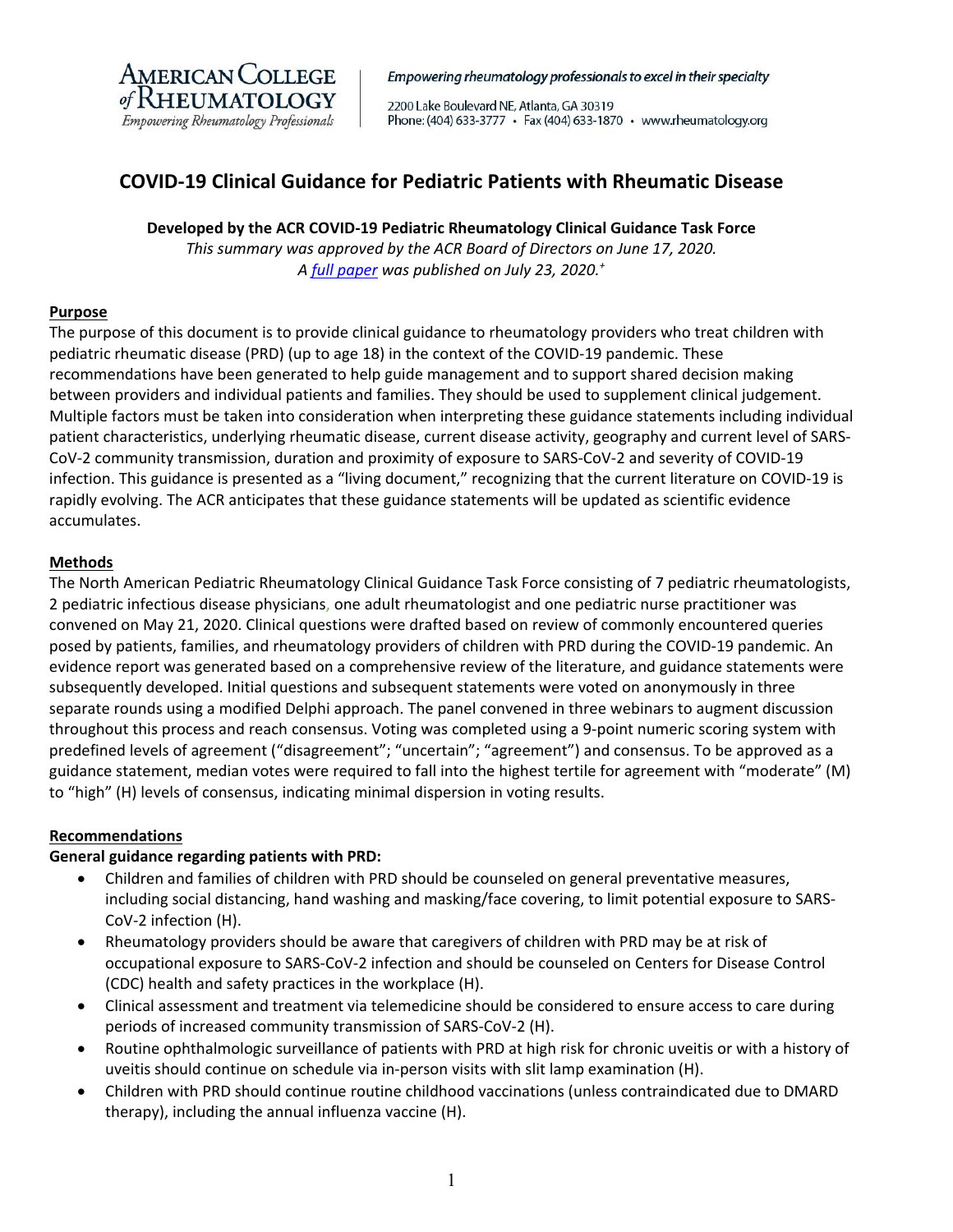

Empowering rheumatology professionals to excel in their specialty

2200 Lake Boulevard NE, Atlanta, GA 30319 Phone: (404) 633-3777 · Fax (404) 633-1870 · www.rheumatology.org

- Rheumatology providers should be aware that children and caregivers of children with PRD may be at risk of mental health problems, anxiety and depression due to quarantine and other events surrounding COVID‐ 19 (M).
- At this time, in children with PRD, similar to the general population, SARS-CoV-2 antibody testing is not useful in informing on the history of infection or risk of re-infection (H).

# **Ongoing treatment of patients with PRD in the absence of SARS‐CoV‐2 exposure or infection:**

- NSAIDs, HCQ, ACEi/ARBs, colchicine, cDMARD, bDMARDs and tsDMARDs may be continued or initiated to control underlying disease (H).
- Glucocorticoids may be continued or initiated, using the lowest dose possible to control underlying disease (H).
- For patients with PRD with life and/or organ threatening manifestations, high dose oral or intravenous "pulse" glucocorticoids may be initiated to control underlying disease\* (H).
- For patients with PRD with life and/or organ threatening manifestations, cyclophosphamide may be initiated or continued to control underlying disease (H).
- For patients with PRD with active arthritis, intra-articular glucocorticoid injections may be administered (H).
- For patients with stable PRD, previously stable laboratory markers, on stable doses of cDMARDs, bDMARDs and/or tsDMARDs, extending the laboratory testing interval for monitoring medication toxicity may be considered to reduce potential exposure to SARS‐CoV‐2 during periods of increased community transmission (H).
- Laboratory monitoring for disease activity should be continued as per standard practice to ensure adequate assessment and control of underlying disease (H).
- De-escalation of therapy may be continued as planned in patients with PRD after considering the potential risks of disease flare and barriers to follow up during the pandemic (H).

# **Ongoing treatment of patients with PRD with close/household exposure to COVID‐19\*\*:**

- For patients with close/household exposure to COVID‐19, general preventative measures, such as social distancing, hand washing and masking/face covering, are of utmost importance to reduce risk of infection with SARS‐CoV‐2 (H).
- NSAIDs, HCQ, colchicine, cDMARDs, bDMARDs, tsDMARDs may be continued or initiated, if necessary, to control underlying disease (M).
- Glucocorticoids may be continued, using the lowest dose possible to control underlying disease (H).
- For patients with non‐life and/or organ threatening PRD, initiation of high dose oral or intravenous glucocorticoids should be delayed for 1‐2 weeks, if deemed safe by the treating provider\* (H).
- For patients with PRD with life and/or organ threatening manifestations PRD, initiation of high dose oral or intravenous glucocorticoids should not be delayed\* (H).

### **Ongoing treatment of patients with PRD and asymptomatic COVID‐19 infection\*\*\*:**

- NSAIDs, HCQ, colchicine, cDMARDs, bDMARDs, tsDMARDs may be continued, if necessary, to control underlying disease (H).
- Cyclophosphamide or rituximab may be continued, if necessary, to control underlying disease (M).
- Glucocorticoids should be continued, using the lowest dose possible to control underlying disease and avoid adrenal insufficiency (M).